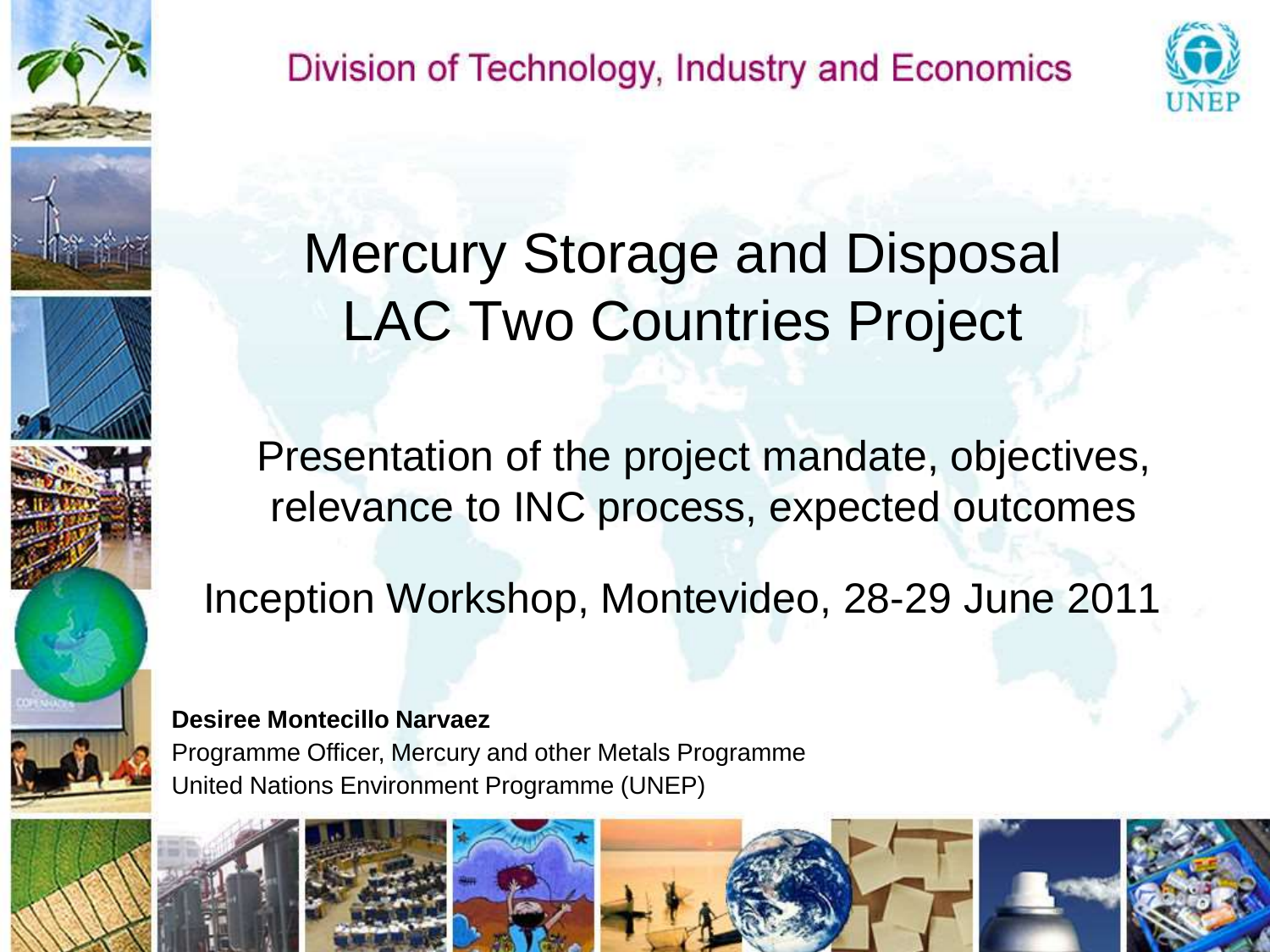

#### Presentation Outline



Project Background and Mandate

• Objective and Organization

• Activities and Expected Outcome

**Conclusion**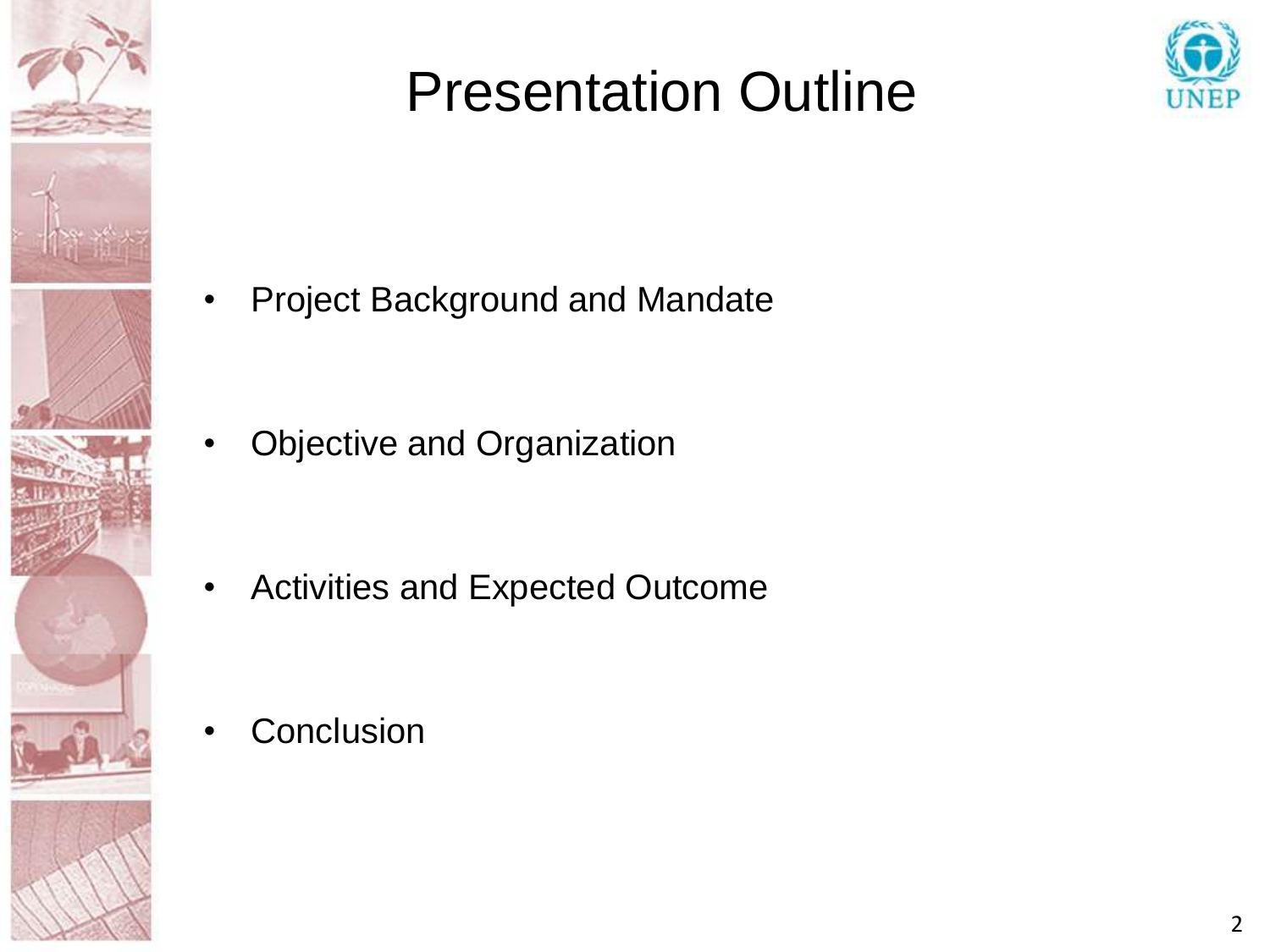



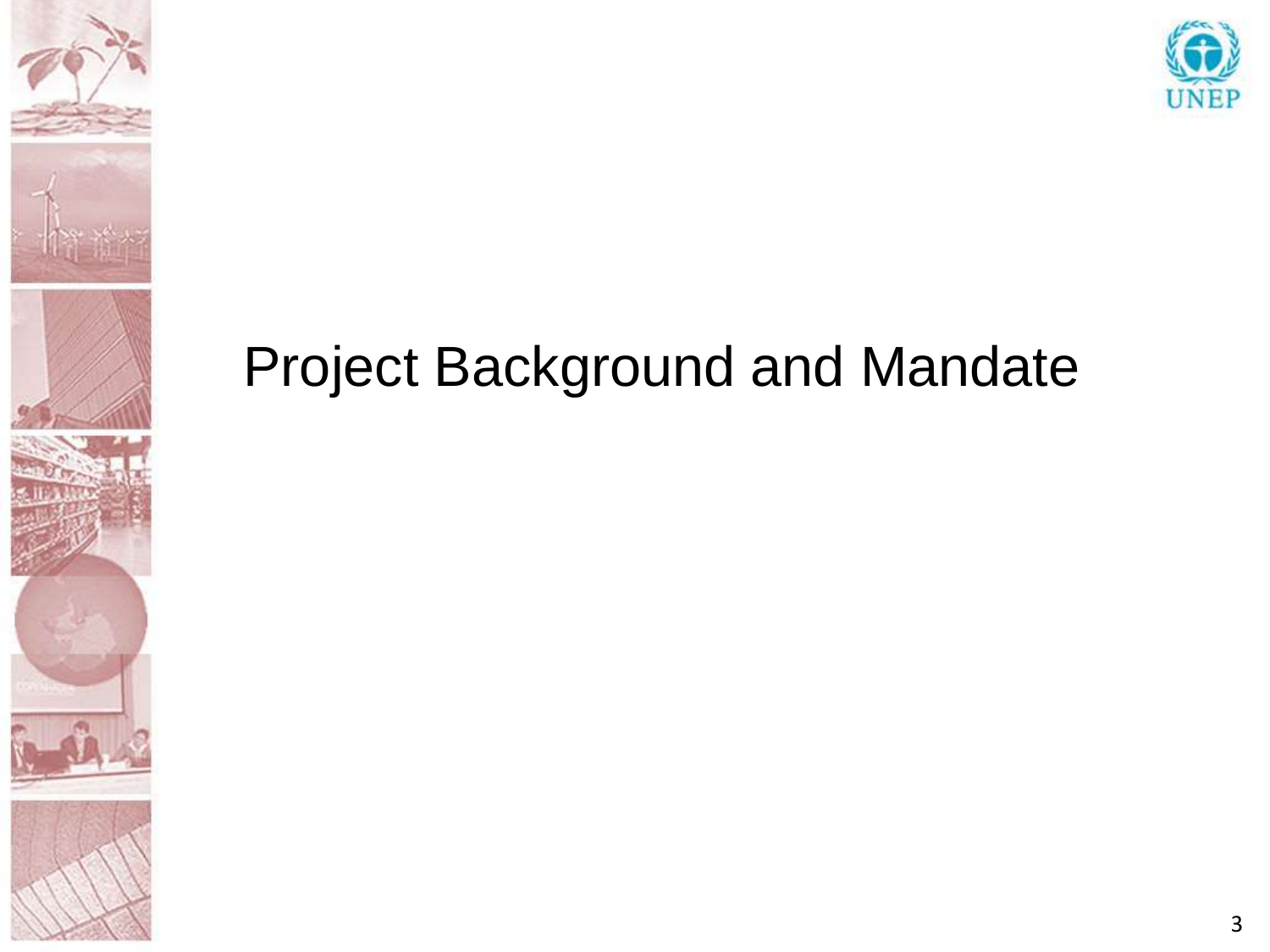



- Identifying environmentally sound storage solutions for mercury is recognized by the international community as a priority.
- Discussions during INC-1 and INC-2 meetings
	- At INC-2, GRULAC region expressed concern on the insufficient information on the capacity of most developing countries for the effective and economically viable long term storage of mercury.
	- Interim storage projects should be undertaken in the short-term while long-term plans and policies are being developed.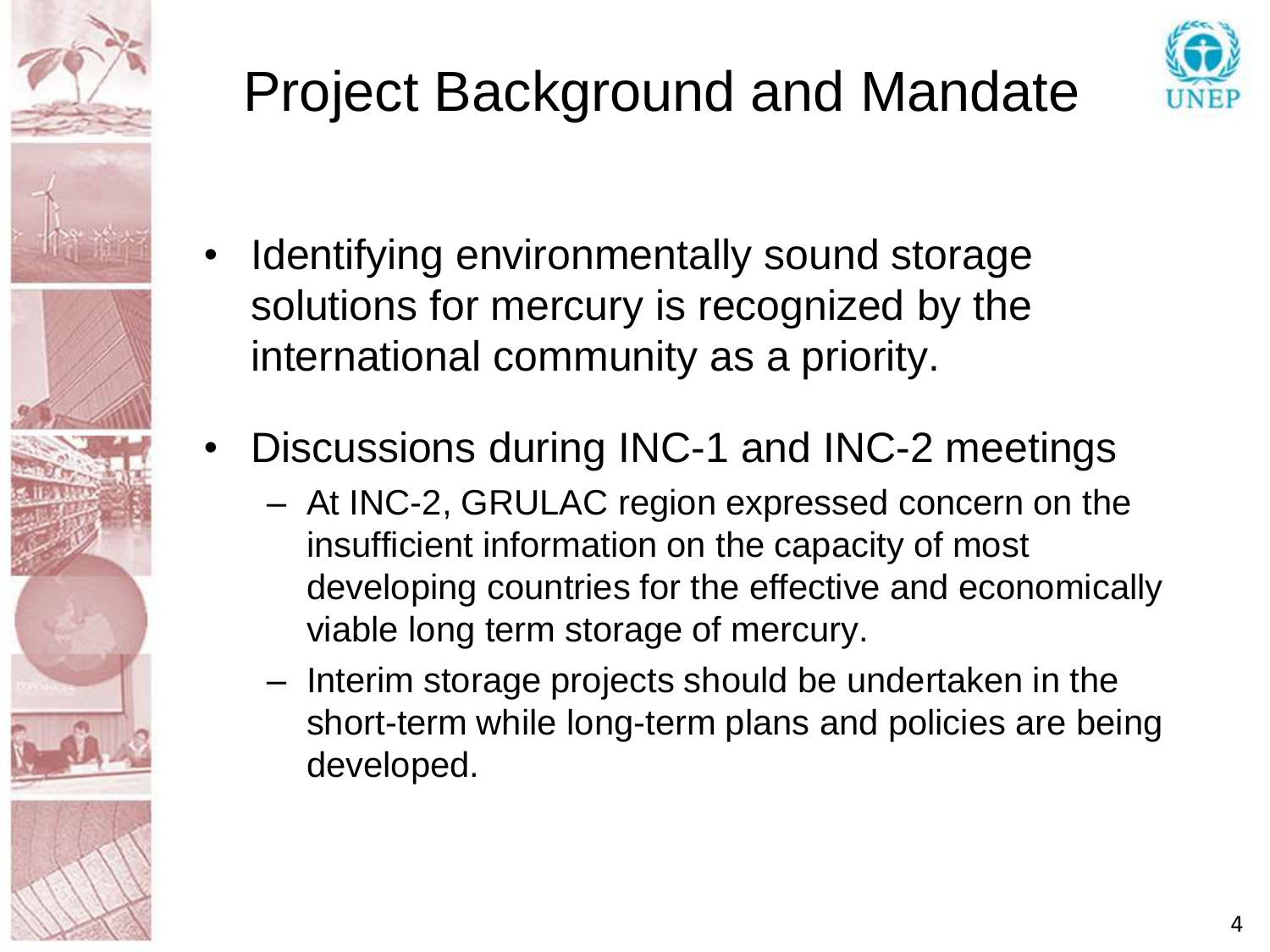



- UNEP Mercury Storage Project in the LAC region
	- 2015-2050: excess or surplus mercury  $\approx$  8,300 tonnes
	- "Excess Mercury Supply in the Latin America and Caribbean (LAC), 2010-2050"

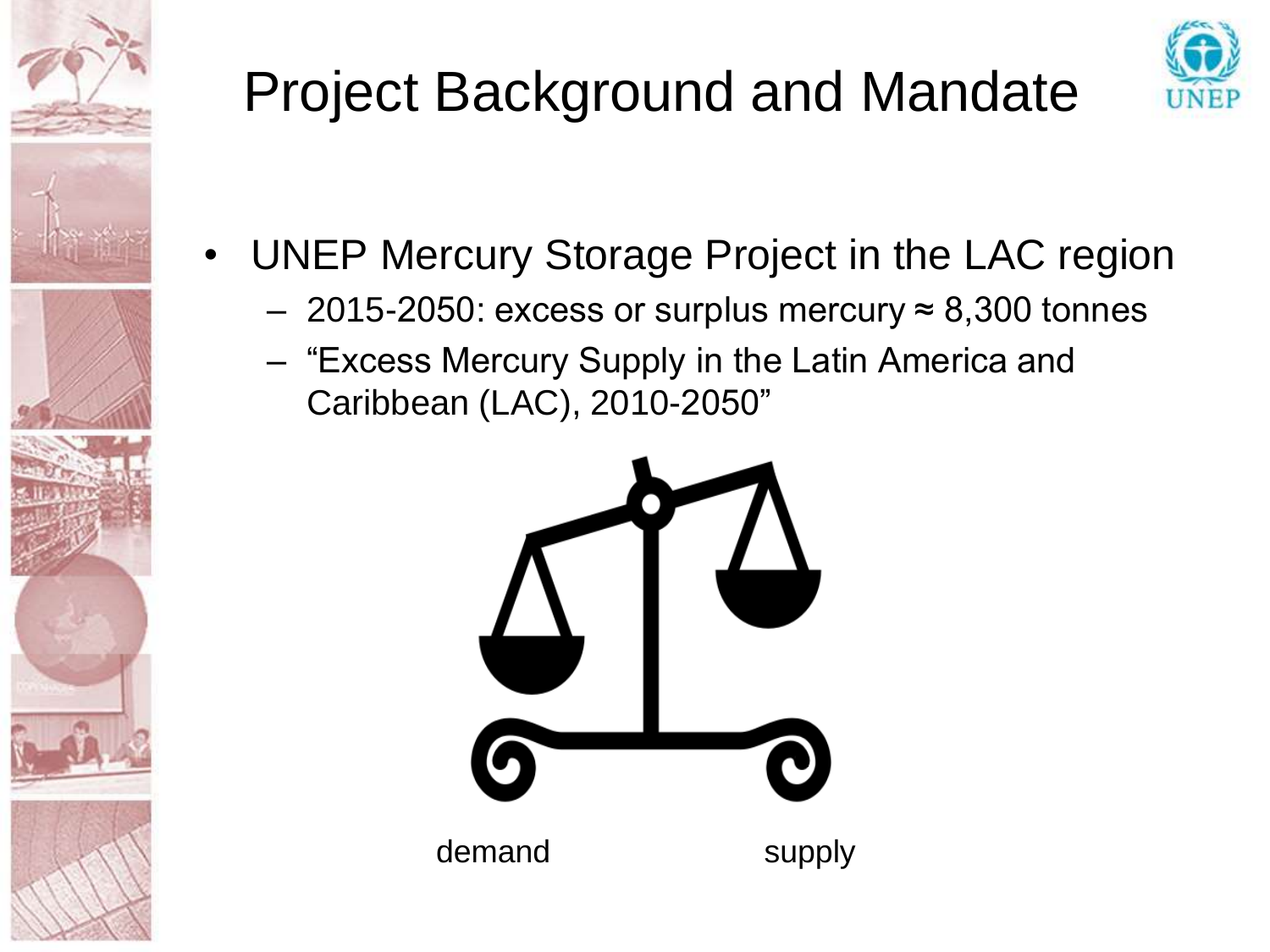



- LAC Mercury Storage Project Execom, 21-22 October 2010, Santiago, Chile
	- options for above ground, underground and export to a foreign facility for the long term storage of mercury
	- "Options Analysis and Feasibility Study for the Long-Term Storage of Mercury in Latin America and the Caribbean"



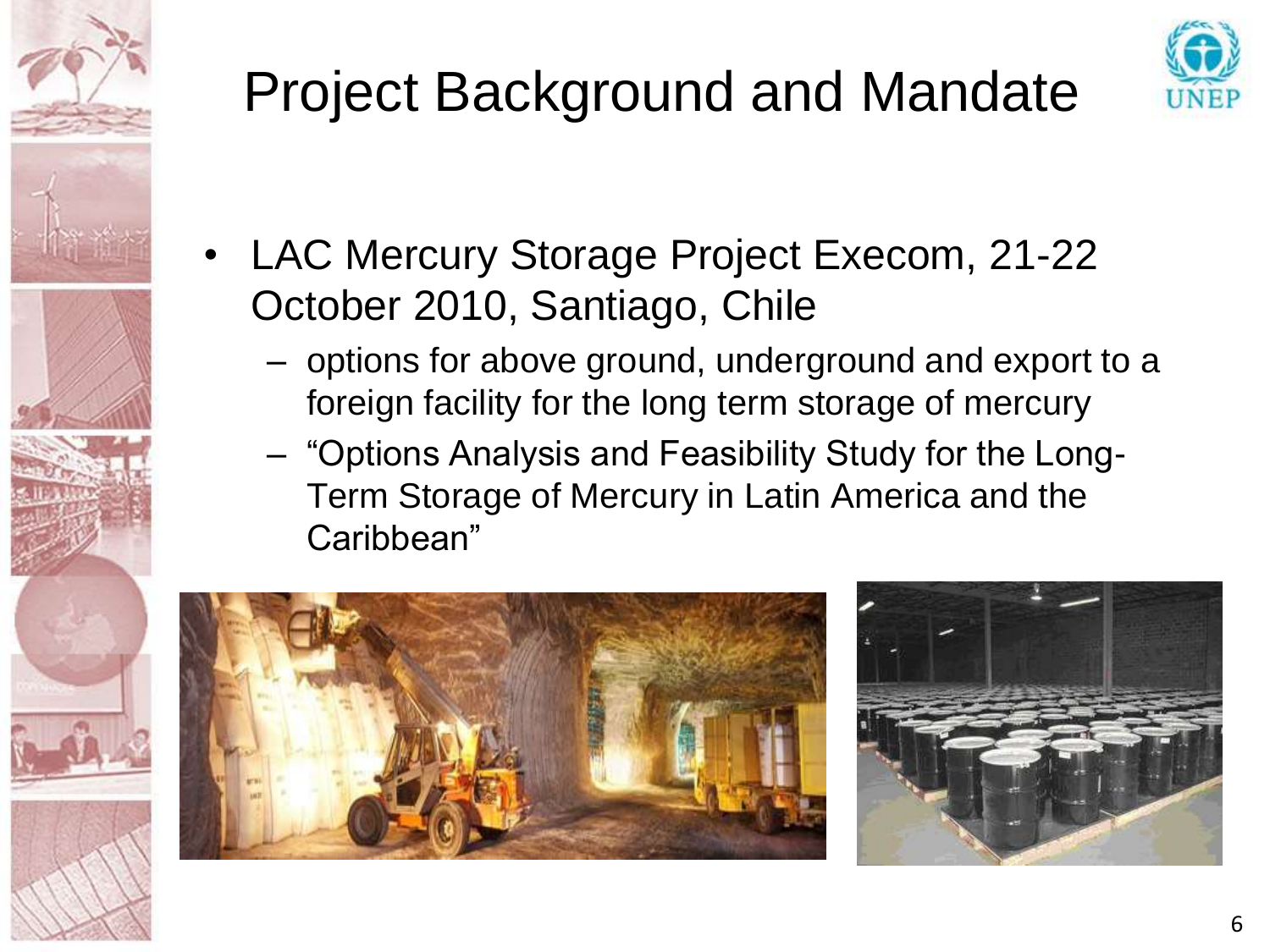



- Work on mercury storage and disposal in other countries
	- The European Union; the US; Sweden; Denmark
	- « A Suggested Framework for Decision Making for the Safe Management of Surplus Mercury »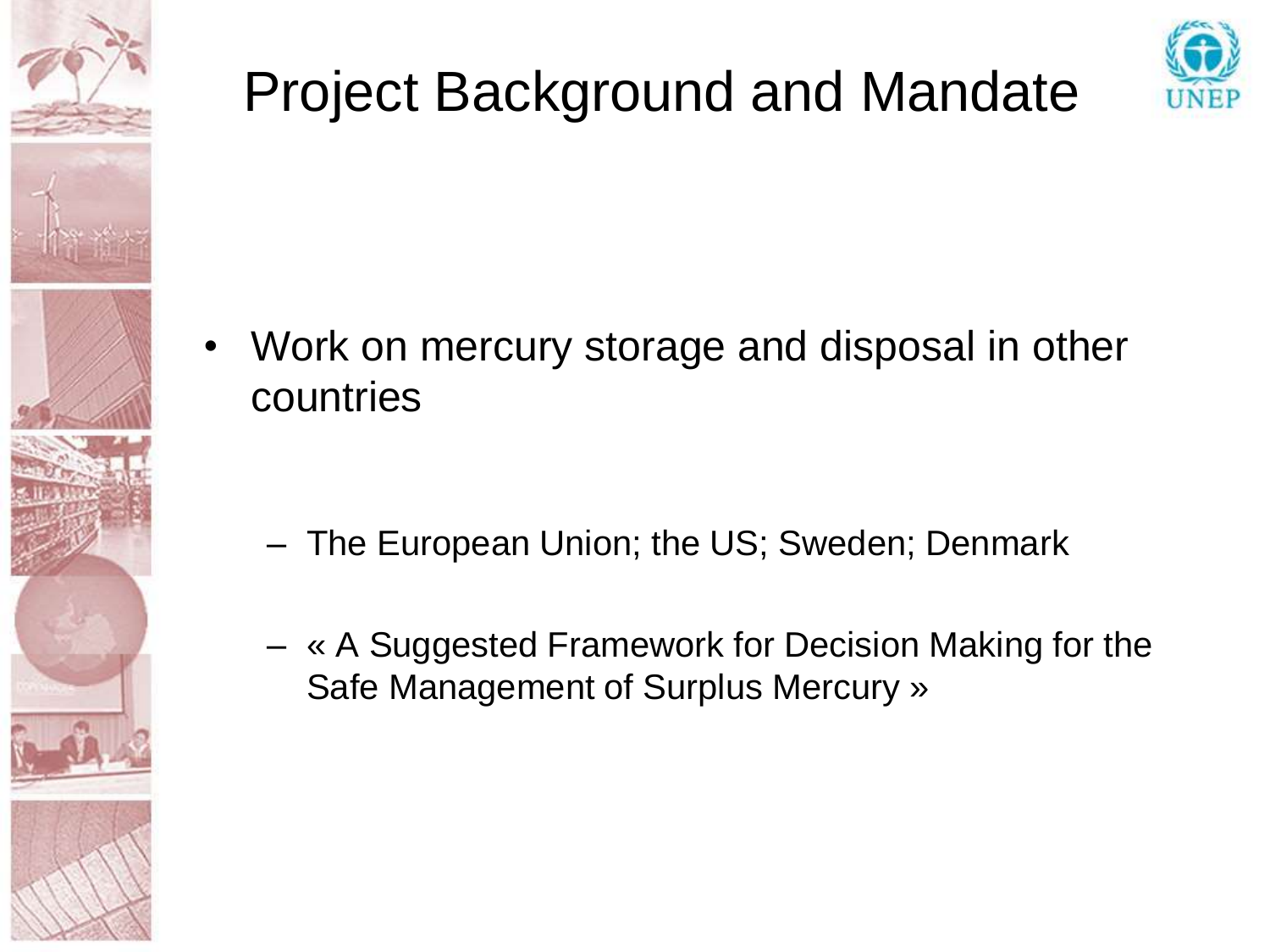





#### Project Objective and Organization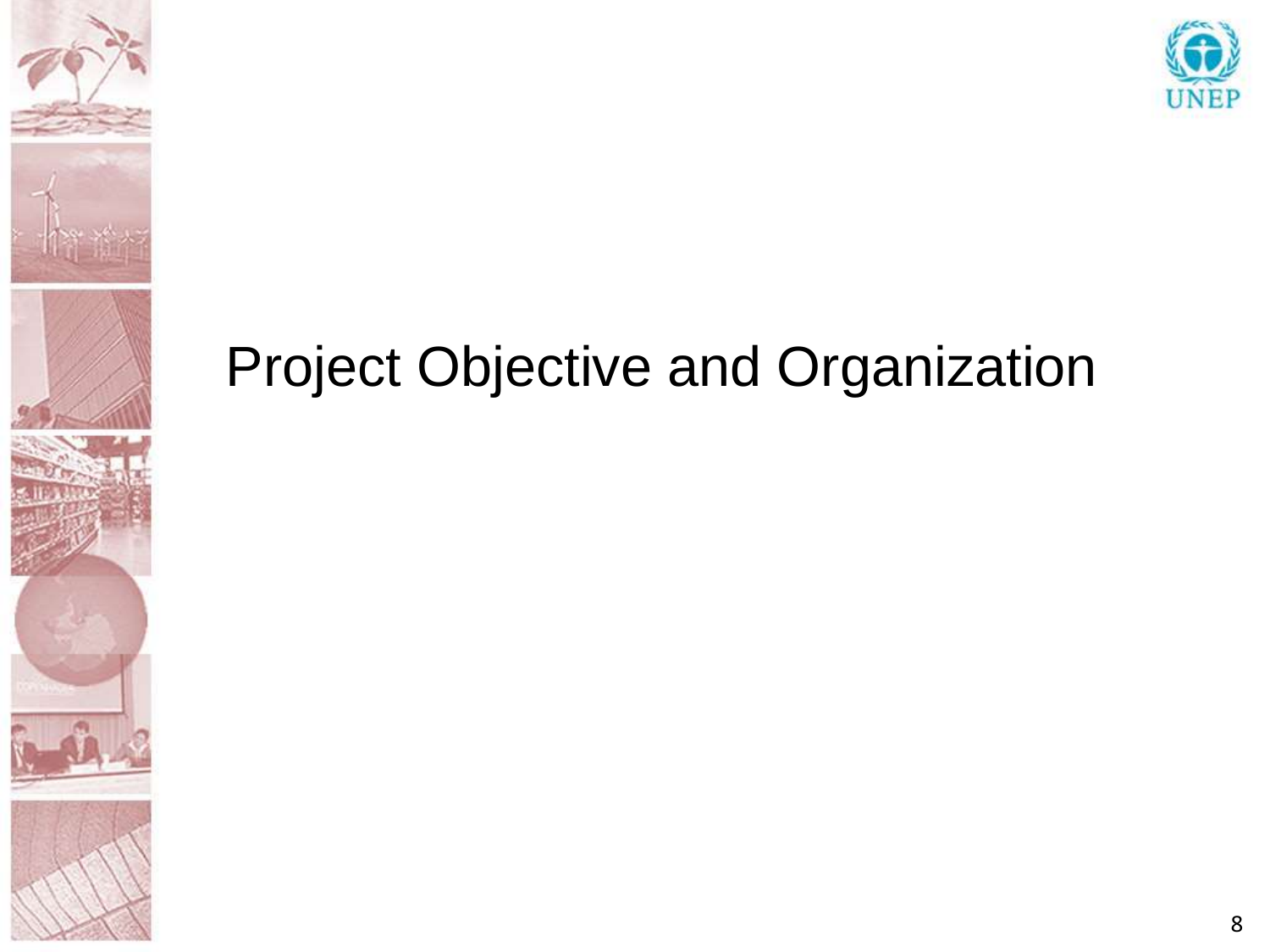

## Objective and Organization



- To promote the environmentally sound management of storage and disposal of surplus mercury in Uruguay and in Argentina
- Implementing organization
	- Implemented under the UNEP Global Mercury Partnership on Supply and Storage
	- Project in collaboration with
		- Secretariat of the Basel Convention
		- Basel Regional Cooperating Centers in Uruguay and Argentina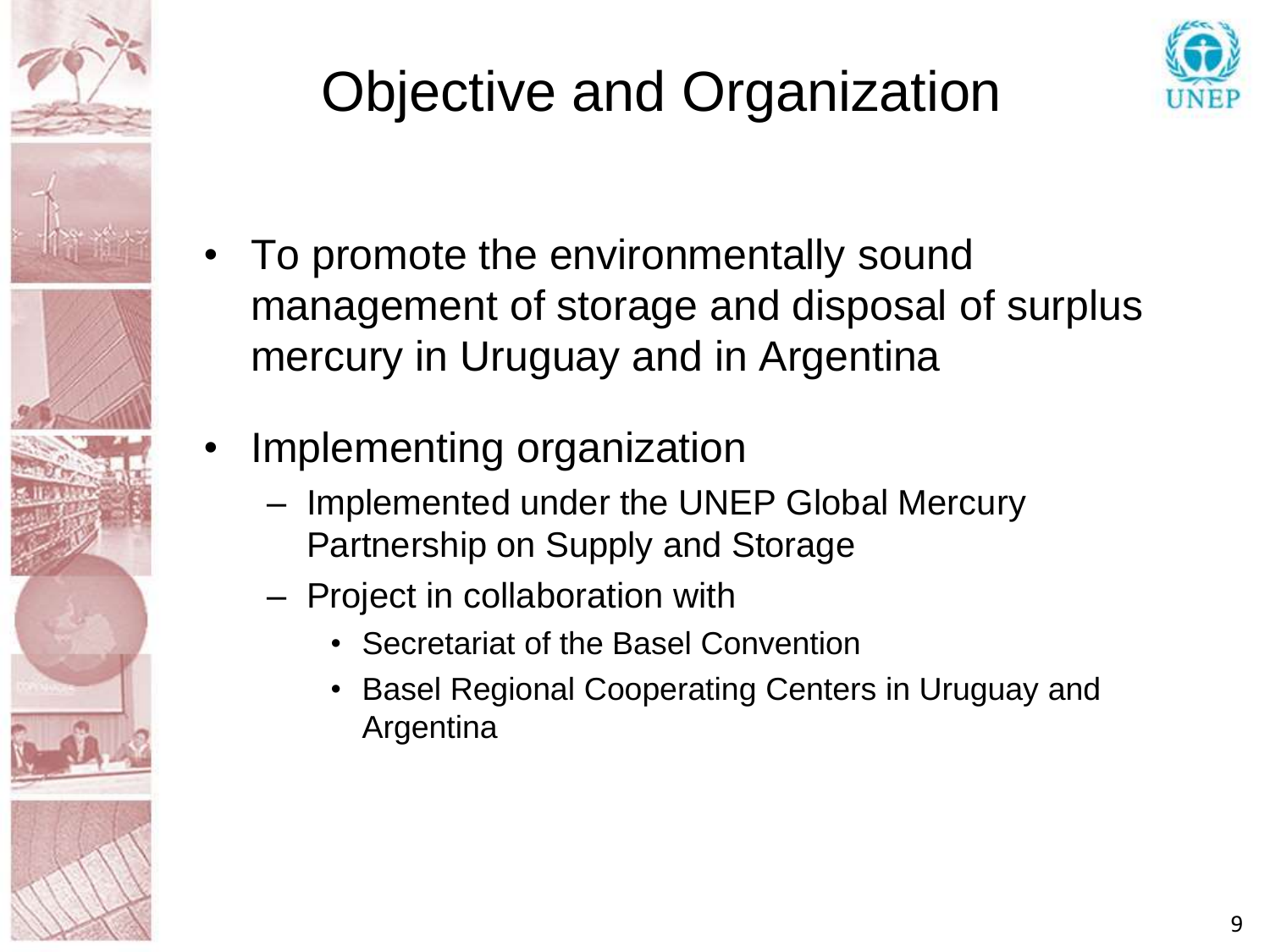





#### Project Activities and Expected Outcome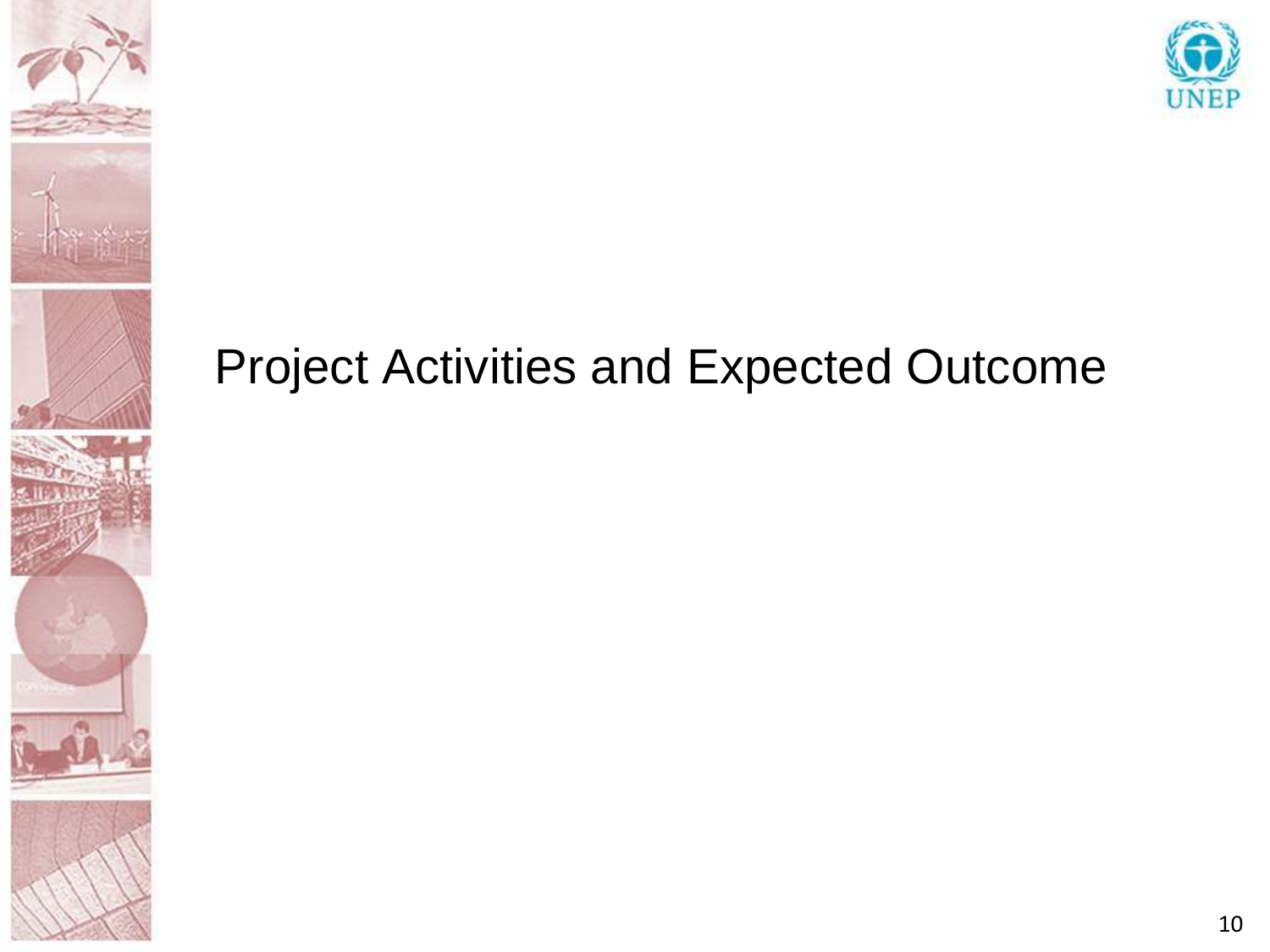

# Activities and Expected Outcome



- 1. Survey and analysis of possible temporary storage locations in the country
- 2. Review of regulatory framework
- 3. Establishing decision-making process
- 4. Assessing basic management options
- 5. Developing national storage and waste management action plan



National action plan on mercury storage and disposal in Uruguay and Argentina